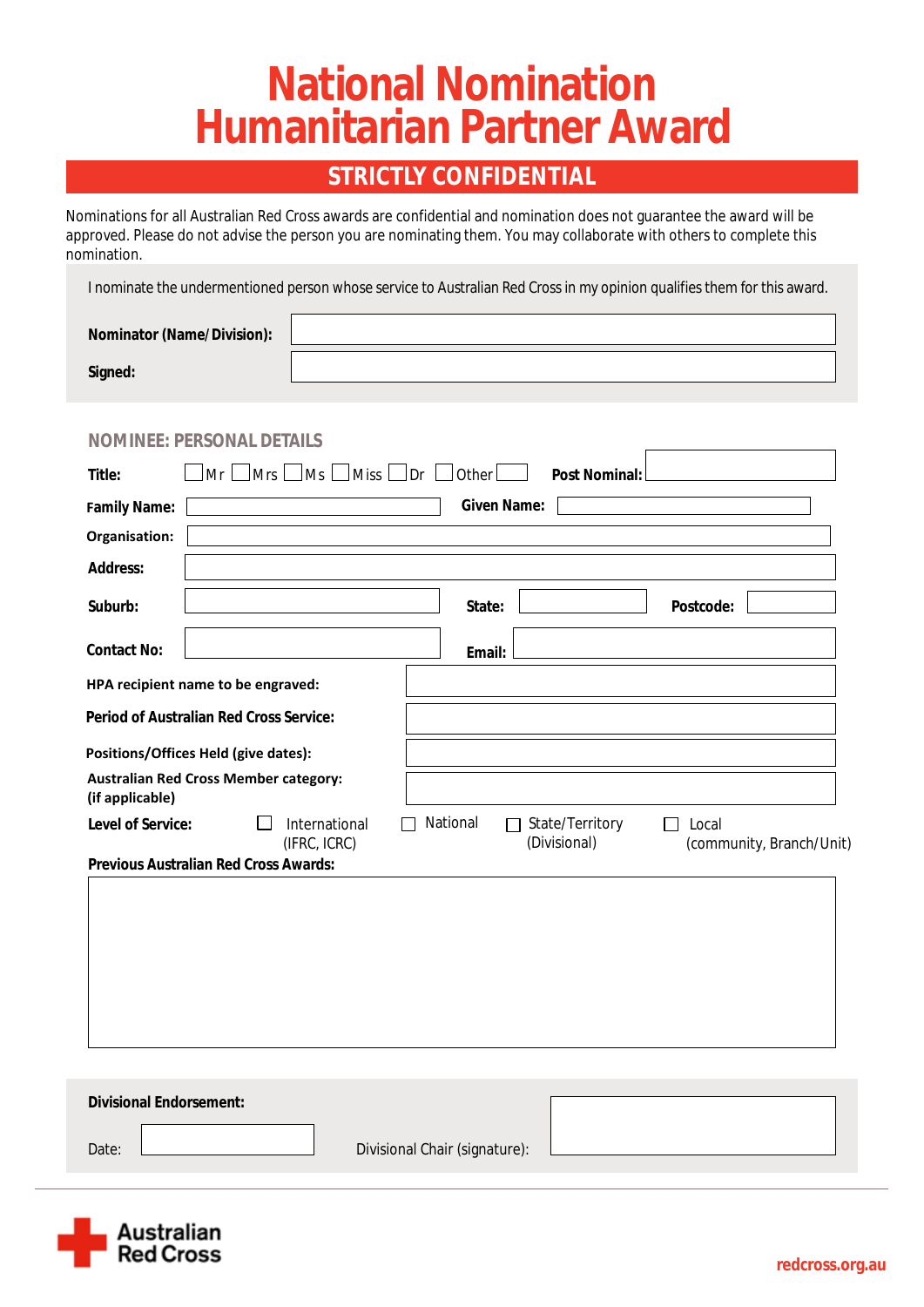## **NOMINATION CRITERIA**

#### This section is for nominators to share specific, detailed information with the members of the Awards Committee to show how the person they are nominating meets the criteria for this award.

#### **Points to note:**

- This section must be completed. Incomplete nomination forms will not be accepted.
- $\bullet$ This section is read only by members of the Awards Committee(s) and will not be made public.
- Only Australian Red Cross service is relevant, do not include other activities undertaken by this person.  $\bullet$
- $\bullet$ This award acknowledges partners who help Australian Red Cross to deliver our work. This award can be given to individuals who are not part of Red Cross, organisations, corporations, and institutions. It may be given to donors.

#### **Nomination Criteria**

1. Please provide evidence of a close relationships between the nominee and Australian Red Cross over a period of two (2) years or more.

2. Please give evidence of how this nominee has provided exceptional support or service which was of great assistance to the work or reputation of Australian Red Cross. One to two examples or stories would be helpful. Exceptional support may include support over a significant duration, financial contributions, or voluntary/pro-bono contribution of unique or specialist skills, networks, or abilities.